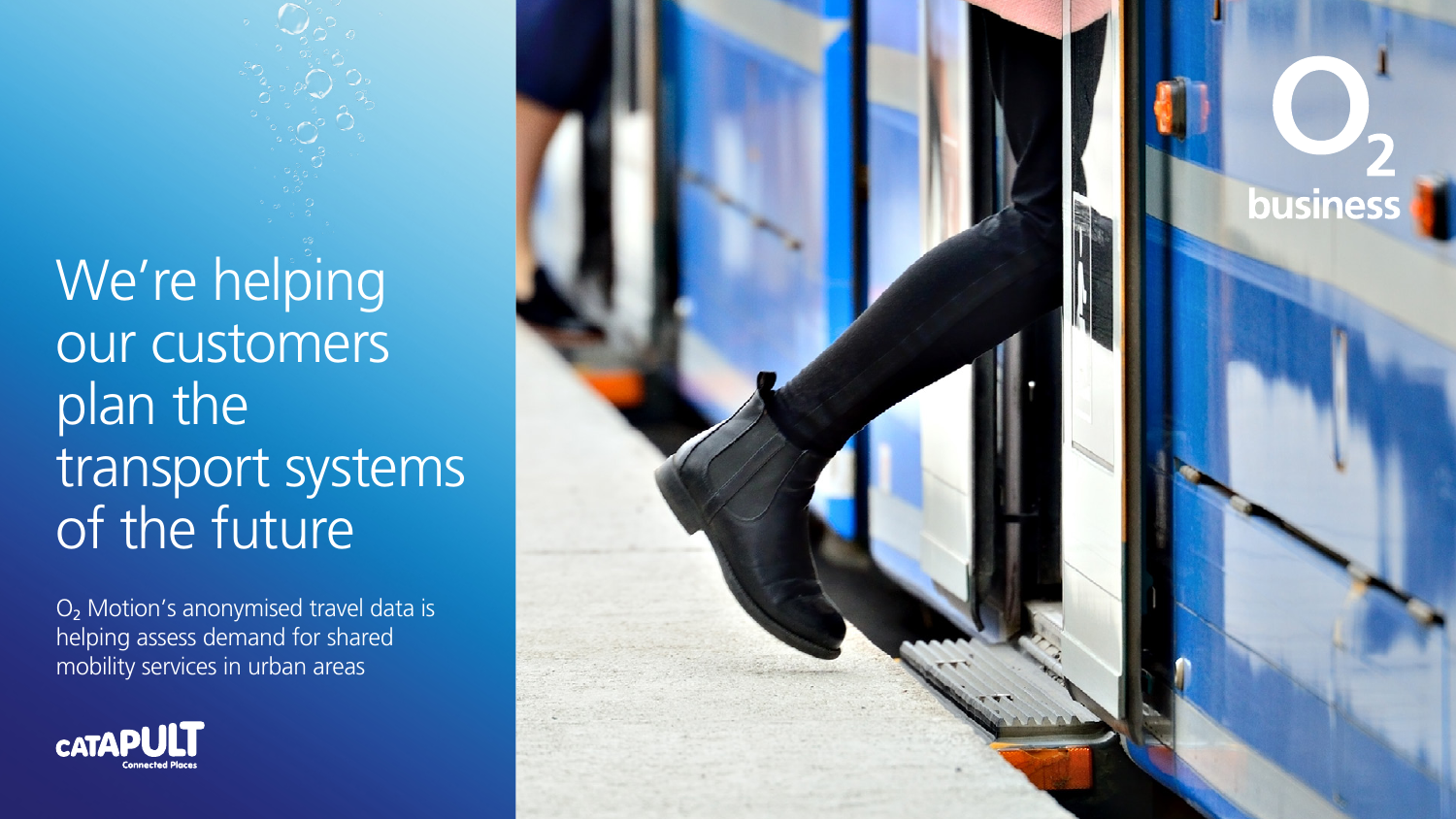

# Mobility as a Service

O<sub>2</sub> Motion data helps show how people really use transport

*O2 Motion data provides a unique and powerful view of how populations interact with transport systems. We're delighted to work with Connected Places Catapult to help assess the transport systems of the future.*

**Chris Wroe, Head of Product Engineering, O**<sup>2</sup>



### **Challenges Benefits Benefits**

- New methodology is needed to derive complex travel patterns from mobile network data
- Need to understand people's attitude towards new mobility services
- Requirements to understand multimodality, where private on-demand services are integrated to the public transport system
- Need the ability to assess the impact of mobility-as-a-service



#### **Products**

• O<sub>2</sub> Motion mobile network data (MND)



- Anonymised and aggregated Origin-Destination Matrix gives a clear picture of travel demand and how journeys are made
- 'Trip-chain' data provides information around how trips are distributed across 24 hours
- Ability to create activity-based models which plug directly into large-scale 'agent-based' transport models for use in urban areas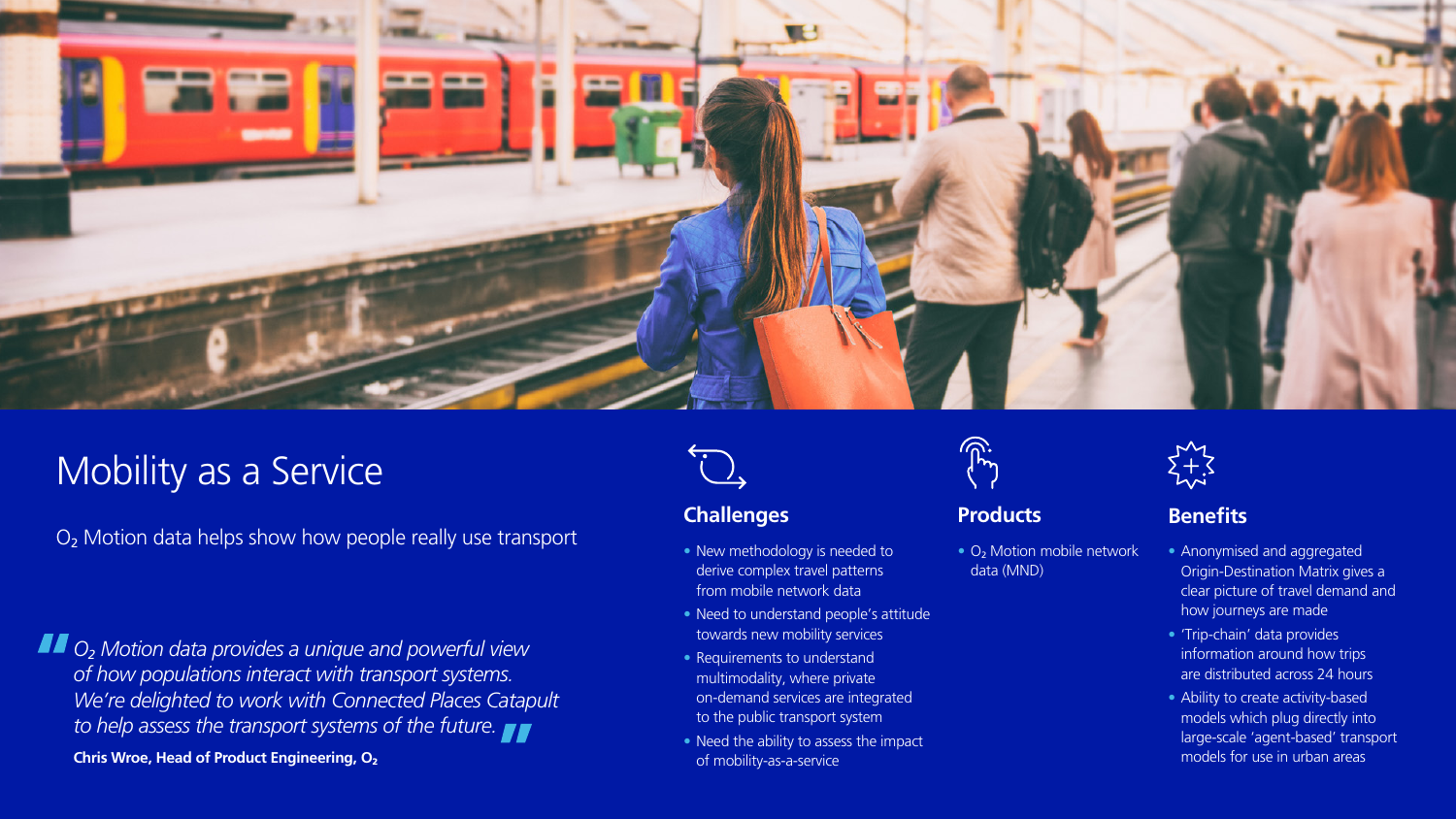**The Demand Modelling and Assessment through a Network Demonstrator (DeMAND) project focuses on the development of a new methodology to assess the need for the introduction of new shared mobility services in urban areas and how these integrate with Public Transport to improve services for users.**

The demand for travel was created by using two  $O<sub>2</sub>$  Motion datasets, trip-based origin-destination matrices and trip-chains for an average day in March.

Connected Places Catapult (CPC) is the UK Centre of Excellence for urban innovation and mobility with a role to catalyse the innovation market in the UK and globally. They used these data sets to create a synthetic population and a data-driven agent-based model using an activity-based approach to derive complex travel patterns from mobile network data aggregated at trip-chains level.

This model represents how people move, their transport choices and preferences, while enabling the testing of a variety of mobility services (demand-responsive transport, micromobility, last mile deliveries) either integrated with the current public transport system or not.

Identifying the demand and catchment area for mobility services is a straightforward application of the model, which, in combination with an online survey, allows Connected Places Catapult to plan and integrate services for bus, rail or aviation and to anticipate possible early adopters depending on the characteristics of the service.

*The trip-chain data helped us capture current travel demand and key insights to tailor business models for new mobility services for the movements of people and goods, enabling more sustainable growth in cities and supporting the levelling-up of nearby rural areas.*

**Dr Patrizia Franco, Connected Places Catapult**